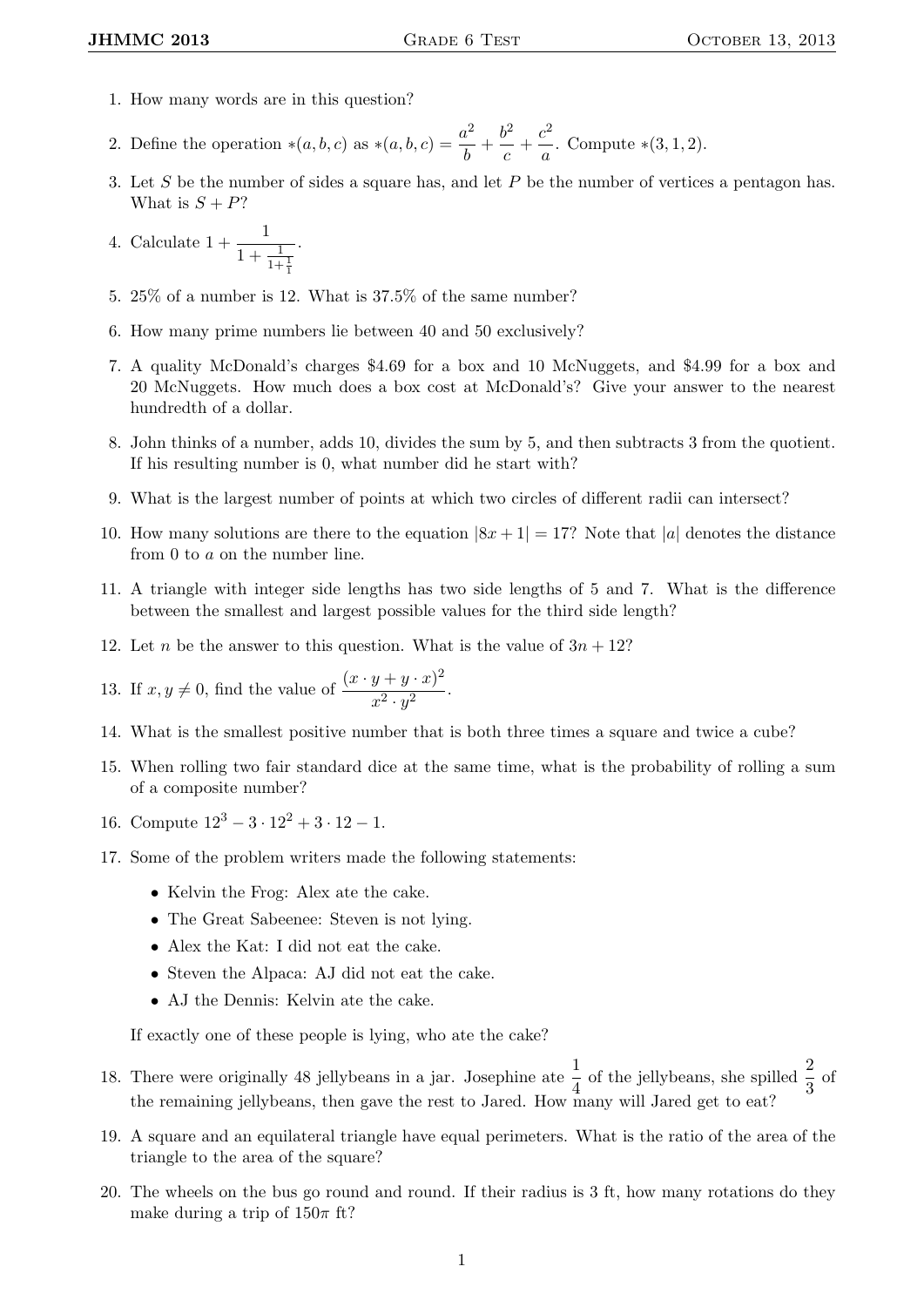- 21. Air conditioner A can cool a room by 2 degrees per minute. Air conditioner B can cool a room by 3 degrees every two minutes. How long, in minutes, will it take for a room initially at 85 degrees to reach 30 degrees if both air conditioners are turned on?
- 22. A sheet of paper measures 3 feet by 5 feet. What is the maximum number of 4 inch by 6 inch cards that can be placed on this sheet of paper without overlapping or cutting the cards?
- 23. Two cars are driving on a highway. The first car is 60 miles behind the second car, and travels at 60 mph. After the first car has traveled 60 miles, the second car has moved 40 miles. If the cars remain at constant speeds, how much time from the start, in hours, does it take the first car to catch up to the second car?
- 24. The first term of a geometric sequence is 81, and the fourth term is 24. What is the sixth term?
- 25. The numbers from 1 to 25 will be arranged in a line such that the sum of each two adjacent numbers is a perfect square. What is the smallest number that can be adjacent to 18?
- 26. The distance from City  $A$  to City  $C$  is 100 miles. However, if you stop at City  $B$  on the way, the total distance from A to B to C is 260 miles. If City B is equidistant from A and C, how far off from the line  $AC$  is  $B$ , in miles?
- 27. At a school, 38 people swim, 39 people play tennis, and 9 people do neither. If there are 57 people in the school, how many people play both sports?
- 28. Kevin wins every game of the card game Egyptian Rat Screw when he plays with his eyes open. He wins  $\frac{5}{8}$  of his games when he plays with his eyes closed. If he plays  $\frac{1}{3}$  of his games with his eyes closed, what is the probability that he wins any game?
- 29. Josh wants to be like Albert Einstein. He heard Einstein got a B (83 − 87) in Math and decides to do the same. If he has a 95% for the year so far and only has a final exam left which is worth 20% of his grade, what is the highest grade he could get on the final and still get a B for the year?
- 30. A floor consists of  $1 \times 1$  unit tiles arranged in a square. The two diagonals intersect a total of exactly 2013 tiles. How many tiles are on the floor?
- 31. A  $10 \times 10 \times 10$  cube is painted red and then cut into 1000  $1 \times 1 \times 1$  cubes. How many of these smaller cubes are painted on exactly 2 faces?
- 32. What is the least positive integer n such that  $n \cdot 8!$  is a perfect square? Note that

$$
n! = n \cdot (n-1) \cdots 2 \cdot 1.
$$

- 33. Rhombus ABCD has sides of length 5, with  $\angle A > 90^\circ$ . The altitude from A to CD intersects CD at E. Given that  $AE = 2EC$ , what is the length of DE?
- 34. Beginning from 1, the pages of a book are written in sequential order. If exactly 2013 digits are written, how many pages are in the book?
- 35. A sequence is defined recursively as  $a_n = 3a_{n-1} 2a_{n-2}$  for positive integers  $n \geq 2$ . If  $a_0 = 2$ and  $a_1 = 3$ , compute  $a_{10}$ .
- 36. How many squares of any size can be formed in a  $9 \times 9$  grid?
- 37. What is the value of  $\left(1+\frac{1}{1}\right)$  $\frac{1}{1}$  $\bigg) \bigg( 1 + \frac{1}{2}$  $\frac{1}{2}$  $\bigg) \bigg( 1 + \frac{1}{3}$ 3  $\bigg) \cdots \bigg(1 + \frac{1}{2013}\bigg)$ ?
- 38. A rectangle with side lengths of 6 and 8 is centered at the origin of a coordinate plane. This rectangle slowly spins around the origin, creating a circle. Compute the area of this circle.